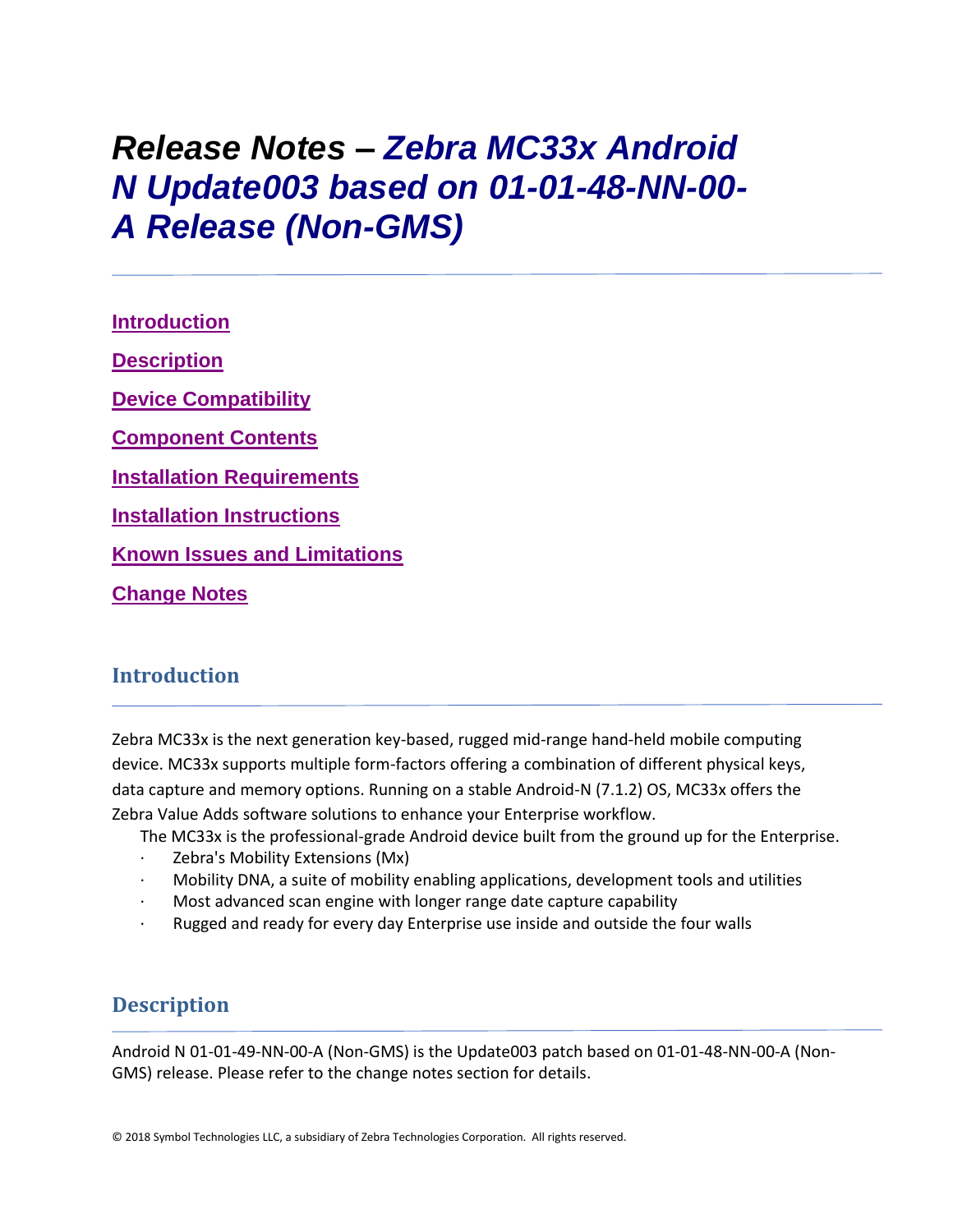# **Device Compatibility**

This software release has been approved for use on the following devices.

|                 | <b>Operating</b> |
|-----------------|------------------|
| <b>Device</b>   | System           |
| MC330M-GL3HG2RW | Android N        |
| MC330M-GL4HA2RW | Android N        |
| MC330M-GL40A2RW | Android N        |
| MC330M-GI4HA2IN | Android N        |
| MC330M-GI4HA2RW | Android N        |
| MC330M-GI2HA2US | Android N        |
| MC330M-GI2HA2RW | Android N        |
| MC330K-GI3HA3US | Android N        |
| MC330K-GI3HA3RW | Android N        |
| MC330K-GI4HA3US | Android N        |
| MC330K-GL2HA3RW | Android N        |
| MC330K-GI3HA4RW | Android N        |
| MC330K-GI4HA4US | Android N        |
| MC330K-GL3HA4RW | Android N        |
| MC330K-GE4HA4US | Android N        |
| MC330M-GL2HA2US | Android N        |
| MC330M-GL2HA2RW | Android N        |
| MC330M-GL3HA2US | Android N        |
| MC330M-GL3HA2RW | Android N        |
| MC330M-GI30A2RW | Android N        |
| MC330M-GI3HA2IN | Android N        |
| MC330M-GI3HA2US | Android N        |
| MC330M-GI3HA2RW | Android N        |
| MC330M-GI3HG2RW | Android N        |
| MC330M-GI40A2US | Android N        |
| MC330M-GL40A2US | Android N        |
| MC330M-GL4HA2US | Android N        |
| MC330K-GI4HA3RW | Android N        |
| MC330K-GI4HG3US | Android N        |
| MC330K-GI4HG3RW | Android N        |
| MC330K-GL3HA3RW | Android N        |
| MC330K-GL4HA3US | Android N        |
| MC330K-GL4HA3RW | Android N        |
| MC330K-GL4HG3RW | Android N        |
| MC330K-GI4HA4RW | Android N        |
| MC330K-GI4HG4US | Android N        |

© 2018 Symbol Technologies LLC, a subsidiary of Zebra Technologies Corporation. All rights reserved.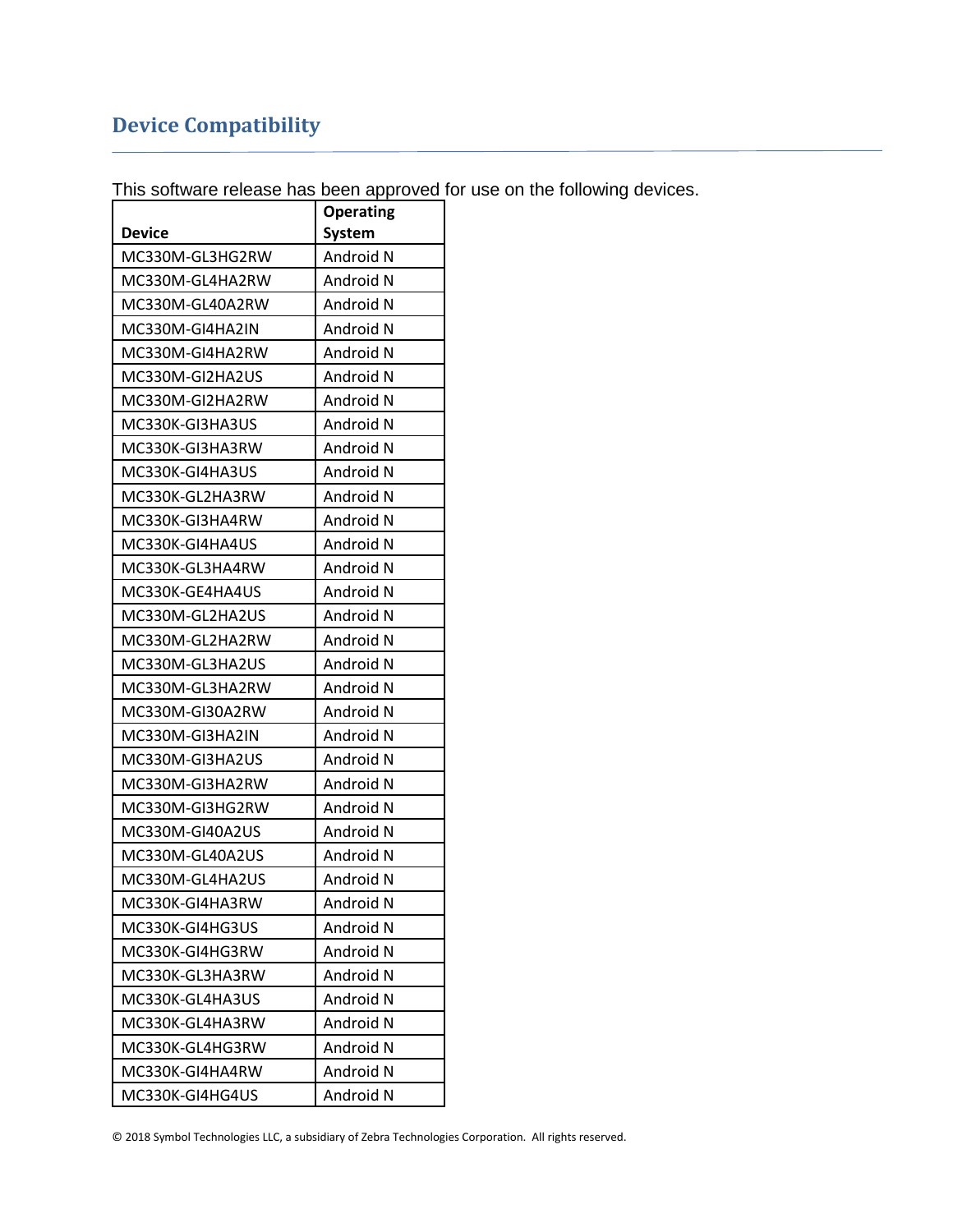| MC330K-GI4HG4RW | Android N |
|-----------------|-----------|
| MC330K-GL4HA4US | Android N |
| MC330K-GL4HA4RW | Android N |
| MC330M-GI4HA2US | Android N |
| MC330M-GI4HG2US | Android N |
| MC330K-GE3HA3US | Android N |
| MC330K-GE4HA3US | Android N |
| MC330K-GE4HA3RW | Android N |
| MC330K-GE3HA3RW | Android N |
| MC330K-GE4HA4RW | Android N |

# **Component Contents**

| Package Name                           | <b>Description</b>                                          |
|----------------------------------------|-------------------------------------------------------------|
| CFE-VC80x MC33-01-01-48-NN-00-A-03.zip | Update 003 based on Android N 01-01-48-NN-00-A<br>(Non-GMS) |

# **Component Version Info**

| <b>Component / Description</b> | <b>Version(Non-GMS)</b> |
|--------------------------------|-------------------------|
| <b>Product Build Number</b>    | 01-01-49-NN-00-A        |
| <b>Android Version</b>         | 7.1.2                   |
| Linux Kernel                   | 3.10.84                 |
| Android SDK Level              | 25                      |
| Platform                       | QC8956                  |
| <b>Bluetooth Stack</b>         | 1.1                     |

© 2018 Symbol Technologies LLC, a subsidiary of Zebra Technologies Corporation. All rights reserved.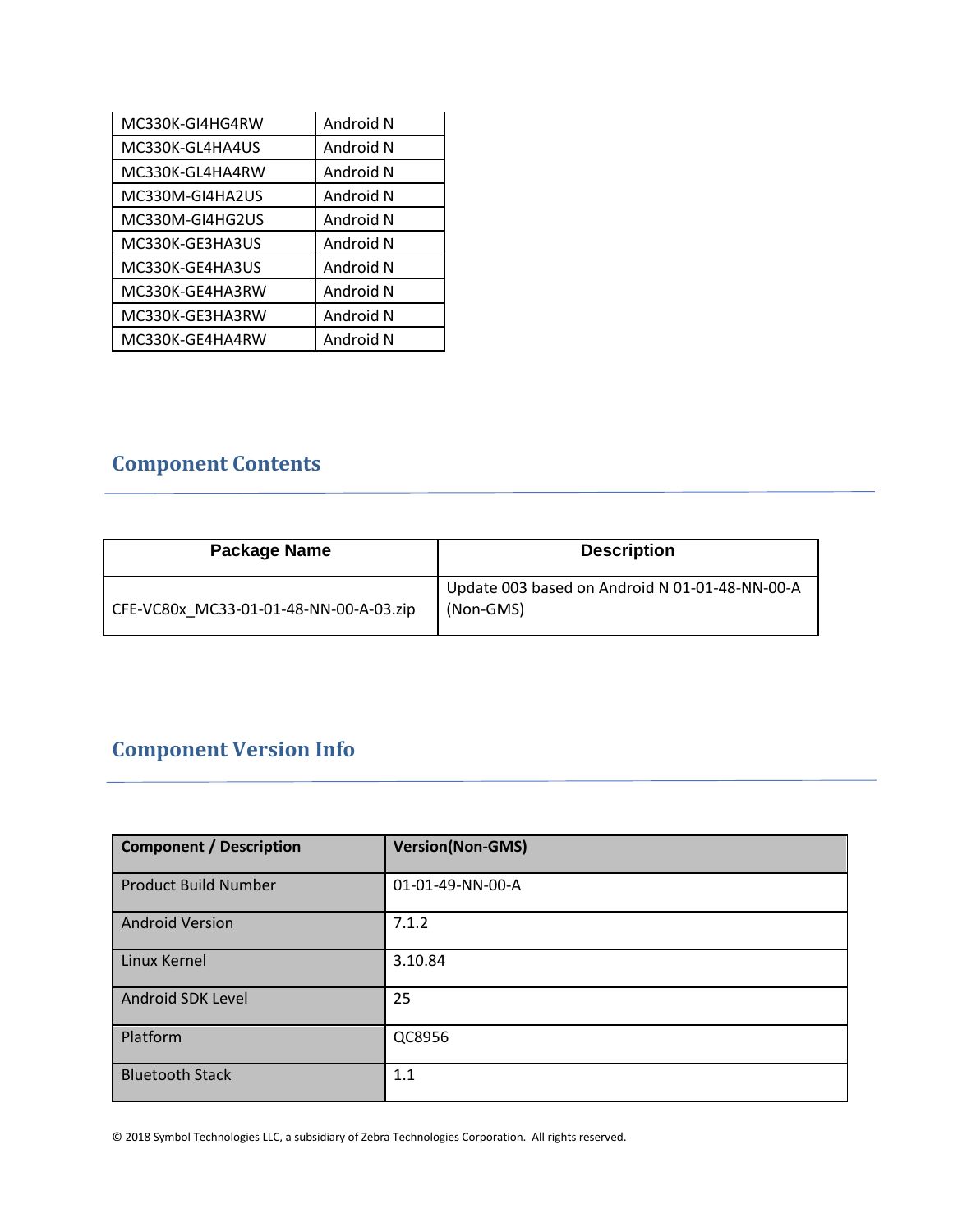| <b>Flash Size</b>                | 16/32GB                                                                                                                                                  |
|----------------------------------|----------------------------------------------------------------------------------------------------------------------------------------------------------|
| <b>RAM Size</b>                  | 2/4GB                                                                                                                                                    |
| Scanning                         | 19.0.22.0                                                                                                                                                |
| DataWedge                        | 6.6.50                                                                                                                                                   |
| <b>EMDK</b>                      | 6.7.10.1010                                                                                                                                              |
| MXMF / OSX                       | MXMF-7.1.2.1 / OSX-QCT.71.7.4.7                                                                                                                          |
| WiFi                             | FUSION_BA_2_10.0.1.012_N<br>Application: BA_2_10.0.0.008_N<br>Radio: BA_2_10.0.1.012_N<br>Middleware: BA_2_10.0.1.008_N<br>Firmware: 7.35.205.8_20171114 |
| PTT                              | 3.1.35                                                                                                                                                   |
| <b>Touch FW</b>                  | V14                                                                                                                                                      |
| RxLogger                         | 5.4.10.0                                                                                                                                                 |
| <b>Bluetooth Pairing Utility</b> | 3.10                                                                                                                                                     |
| <b>DataAnalytics</b>             | 3.0.0.1217                                                                                                                                               |
| <b>File Browser</b>              | 1.19.1.0                                                                                                                                                 |
| <b>Stage Now</b>                 | 2.9.1.1362                                                                                                                                               |
| <b>App Gallery</b>               | 3.0.1.7                                                                                                                                                  |
| <b>User Guide</b>                | 1.0                                                                                                                                                      |
| Sensors (Accel, Gyro)            | 2061000, 2061000                                                                                                                                         |
| Camera                           | 2.0.002                                                                                                                                                  |
| <b>MSRN</b>                      | 0.01                                                                                                                                                     |
| MobiControl                      | <b>NA</b>                                                                                                                                                |
| <b>ZVC</b>                       | 2.0.0.12                                                                                                                                                 |
| <b>Battery Manger</b>            | 1.3.8                                                                                                                                                    |
| ActiveEdge                       | 2.5.16                                                                                                                                                   |
| SmartMU                          | 2.3.12                                                                                                                                                   |

© 2018 Symbol Technologies LLC, a subsidiary of Zebra Technologies Corporation. All rights reserved.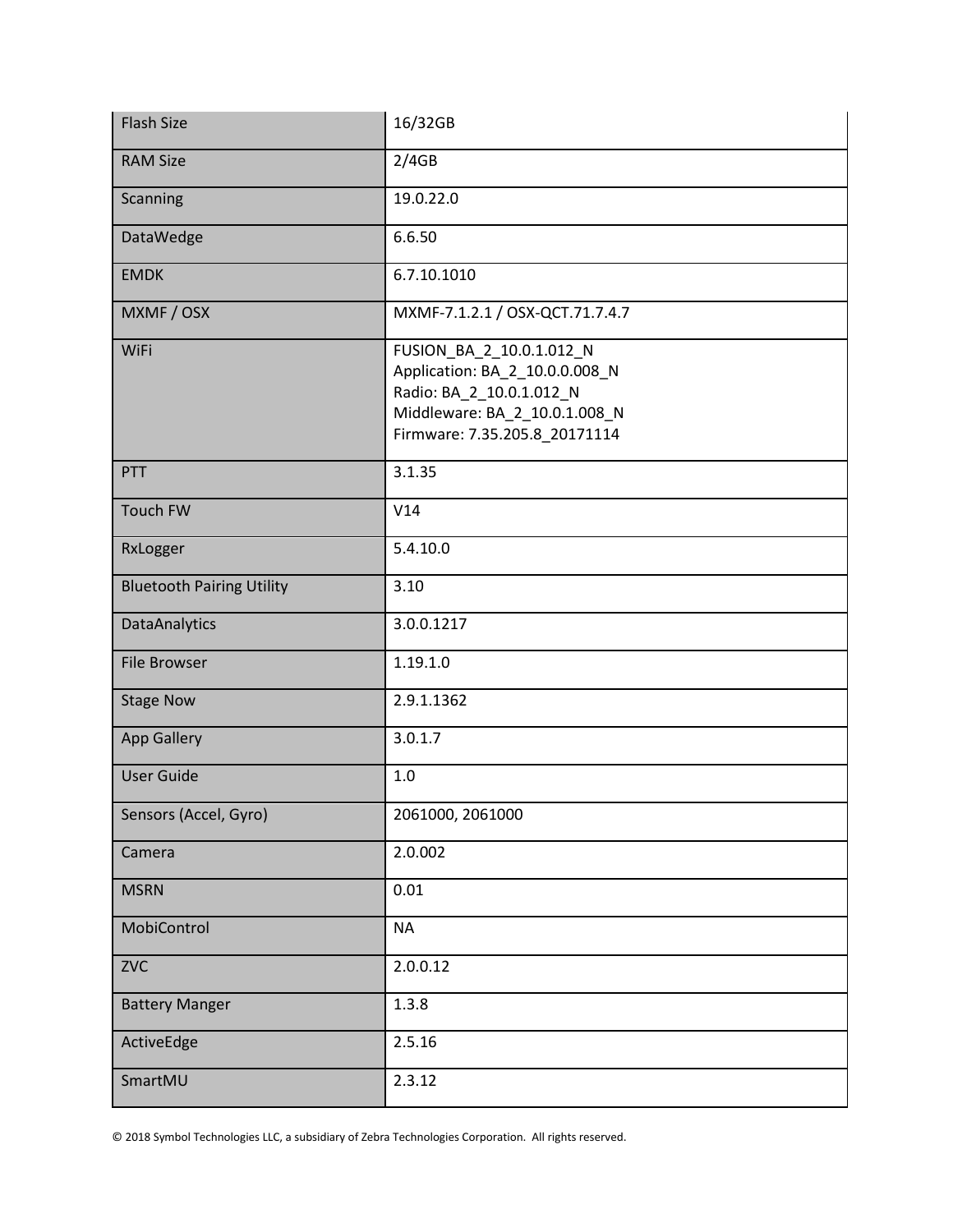| <b>Device Central</b>        | 1.0.4.8                                                        |
|------------------------------|----------------------------------------------------------------|
| Audio                        | 0.19.0.0                                                       |
| Diagnostic Tool              | 1.15.0.6                                                       |
| FingerPrint                  | Zebra/MC33/MC33:7.1.2/01-01-49-NN-00-A/1:user/release-<br>keys |
| Android security patch Level | December 5,2017                                                |
| <b>GMS Version</b>           | $7.1$ r <sub>8</sub>                                           |

## **Installation Requirements**

Install baseline 01-01-48-NN-00-A (Non-GMS) build before applying the Update003

## **Installation Instructions**

### Using ADB Sideload

*The installation instructions assume you have ADB installed on your PC (the adb drivers and such) and your MC33x has Developer options enabled and USB debugging ON: Instructions on HOW TO enable ADB is also captured in user guide.*

- 1. Connect the MC33x to the PC using the USB data cable or through the cradle.
- 2. You may need to pull down the top menu and if you see "USB for charging", touch it and then change it to "File transfers".
- 3. Open Command Prompt, run *"adb devices"* and check to see if you are able to see the device's serial number.

If yes, proceed to next step

If not please get the PC set up with the proper drivers or install an External SD Card.

- 4. You may also get a pop up on your PC (Win 7) that you will be connected as a Portable MediaPlayer. This can be ignored.
- 5. Download Image
	- a. Files listed above in content section
	- b. Reset files (Optional)
- 6. Entering into Recovery Mode
	- a. Option 1: In Command Prompt, type *"adb reboot recovery" and click enter*.
	- b. Option 2:

<sup>© 2018</sup> Symbol Technologies LLC, a subsidiary of Zebra Technologies Corporation. All rights reserved.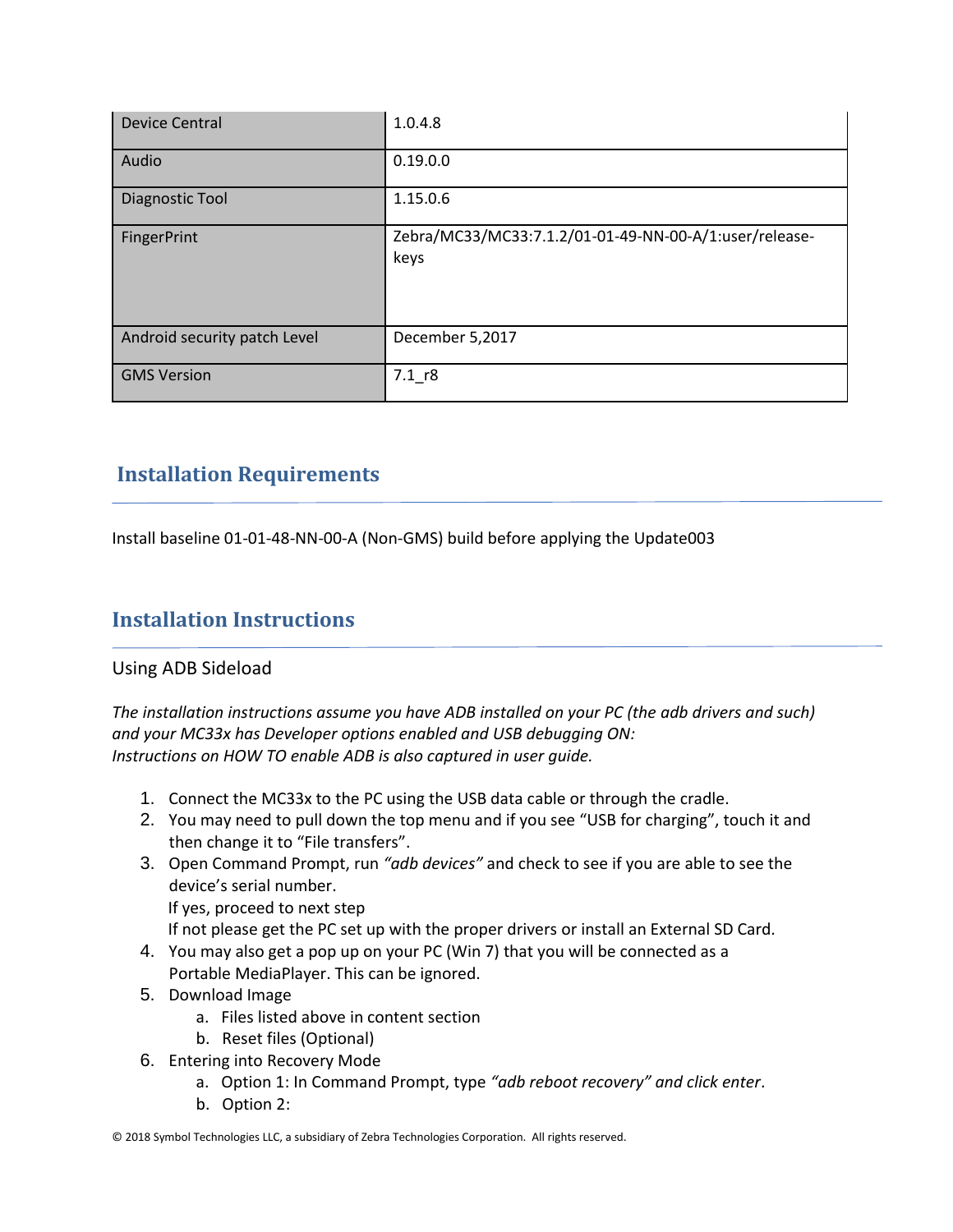- Reboot the device and keep the GUN (grip) trigger held.
- When Zebra Technologies logo appears on the screen release the trigger
- 7. MC33x will reboot and land up on the Android Recovery screen.
- 8. If applying patch via sideload method a. Use UP and DOWN keys on the keypad to navigate up/down highlight item b. Use ENTER key on the keypad to select menu item – "Apply update via adb sideload"
- 9. With your Command Prompt, open, type "adb sideload" and add a space and then drag and drop the patch file on to it and click enter.
	- a. Your PC screen will show files being installed and a little blue horizontal progress bar on your device will show status… And after about 6 minutes (could be 10+ minutes if installing GMS) it should be done and you should be back at the Android Recovery screen.
	- b. Repeat above steps for all mandatory packages
- 10. *"Reboot system now"* is highlighted. Press the Power Key to Reboot.
- 11. Device reboots and you see Zebra on top and POWERED BY android at the bottom and after about 1 minute will transition to the MC33X splash screen with 5 dancing white dots at bottom… it will stay at this screen for a little over another minute *(could be another 7+ minutes if installing GMS)* and then you are at the Factory "Welcome" screen.
- 12. If you installed a GMS BSP, you will need to complete the process by setting up Wi‐Fi and E‐ mail accounts and such. If on AOSP (non‐GMS), there is no process to follow.
- 13. At the Home Screen, we need to verify that the BSP upgrade took place and set the Date & Time.
	- a. Go to "Settings" and scroll down to "About phone" and look at the "Build number". It should start with "01-01-49-NN-00-A". Now you are on the correct BSP.
	- b. Setting the Date and Time. If you associate to a WLAN AP, do so now, as it should automatically set the time and date… the only thing left is to set the time zone. Go to "Settings" and scroll to and select "Date & time". Scroll down to and select "Select time zone", and scroll down to and select the appropriate time zone and you are done.
- 14. To Check the Android Patch Level after installing the CFE package in the device,
	- a. Settings->About Phone->SW Components: Device Update Version: **3**
	- b. ADB Shell method: Execute following command from PC's command prompt:
		- \$ adb shell getprop ro.device.patch.version \$ **3**
- 15. Now you are all set to use your MC33X.

### Using External SD card

1. Plug the MC33X into the USB & Charging Cable and then the Cable to the PC. If you have a Cradle with USB connectivity, you may use that as well.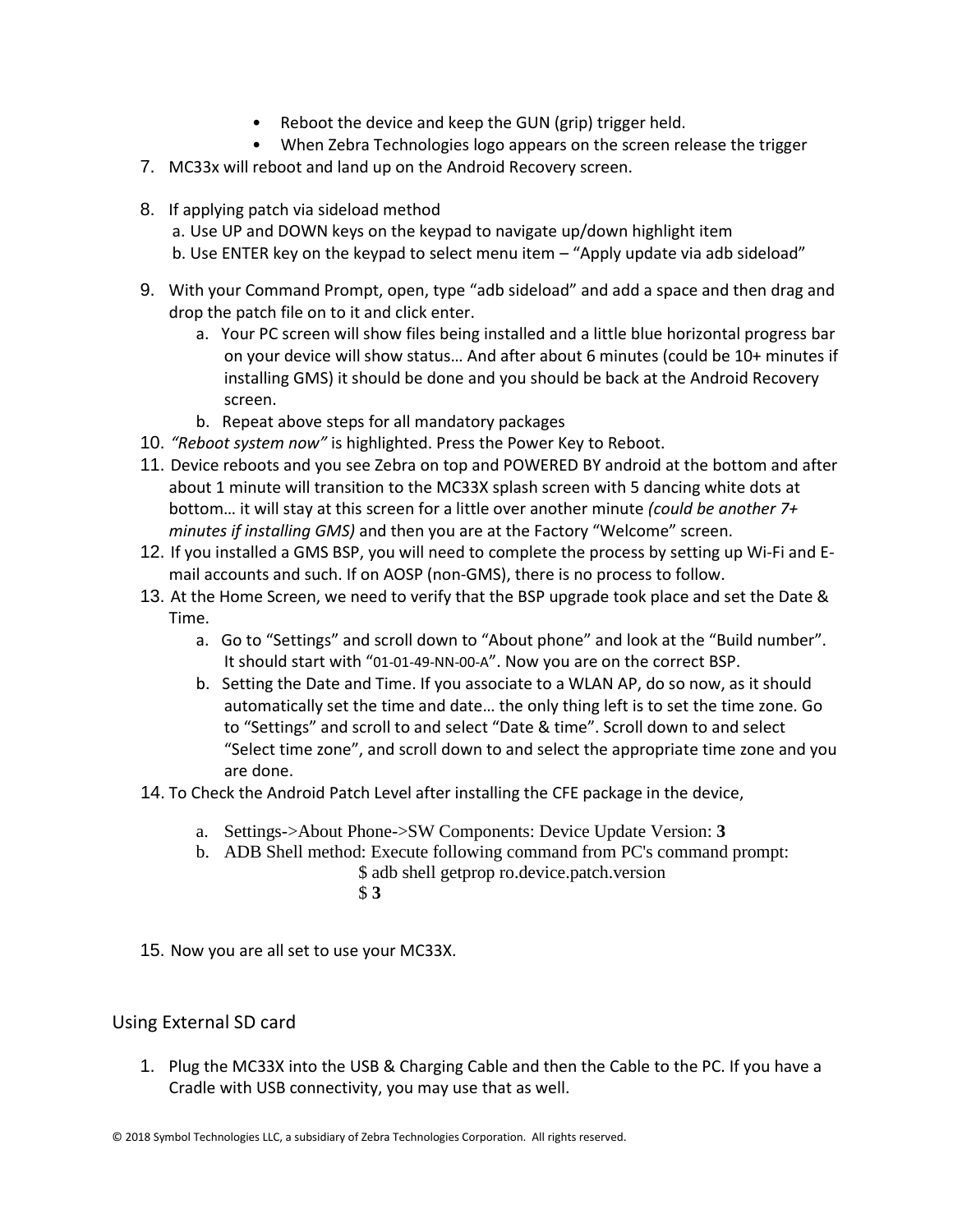- 2. You may need to pull down the top menu and if you see "USB for charging", touch it and then change it to "File transfers".
- 3. Download Images that needs to be applied, ie any applicable patches listed above in content section and Reset Files (Optional) and drag & drop the files on External SD card
- 4. Entering into Recovery Mode
	- Reboot the device and keep the GUN (grip) trigger held.
	- When Zebra Technologies logo appears on the screen release the trigger
- 5. Your MC33X will reboot and land up on the Android Recovery screen.
- 6. Applying update via External SD card

a. Use UP and DOWN keys on the keypad to navigate up/down highlight item b. Use ENTER key on the keypad to select menu item – "Apply update from External SDCard"

- c. Repeat above steps for all mandatory packages
- 7. *"Reboot system now"* is highlighted. Press the Power Key to Reboot.
- 8. Device reboots and you see Zebra on top and POWERED BY android at the bottom and after about 1 minute will transition to the MC33X splash screen with 5 dancing white dots at bottom… it will stay at this screen for a little over another minute *(could be another 7+ minutes if installing GMS)* and then you are at the Factory "Welcome" screen.
- 9. If you installed a GMS BSP, you will need to complete the process by setting up Wi‐Fi and E‐ mail accounts and such. If on AOSP (non‐GMS), there is no process to follow.
- 10. At the Home Screen, we need to verify that the BSP upgrade took place and set the Date & Time.
	- a. Go to "Settings" and scroll down to "About phone" and look at the "Build number". It should start with "01-01-49-NN-00-A". Now you are on the correct BSP.
	- b. Setting the Date and Time. If you associate to a WLAN AP, do so now, as it should automatically set the time and date… the only thing left is to set the time zone. Go to "Settings" and scroll to and select "Date & time". Scroll down to and select "Select time zone", and scroll down to and select the appropriate time zone and you are done.
- 11. To Check the Android Patch Level after installing the CFE package in the device,
	- a. Settings->About Phone->SW Components: Device Update Version: **3**
	- b. ADB Shell method: Execute following command from PC's command prompt: \$ adb shell getprop ro.device.patch.version
		- \$ **3**
- 12. Now you are all set to use your MC33X.

## **Known Issues and Limitations**

- 1. Limitation: After swapping battery and resuming the device, devices takes 15 seconds to update the correct battery State of Charge percentage.
- 2. Limitation: The com.wavelink.velocity folder is not created by OS until the Velocity application is opened at least once. In order to push a wldep profile before launching velocity application, user needs to create the folder manually or via MDMs.